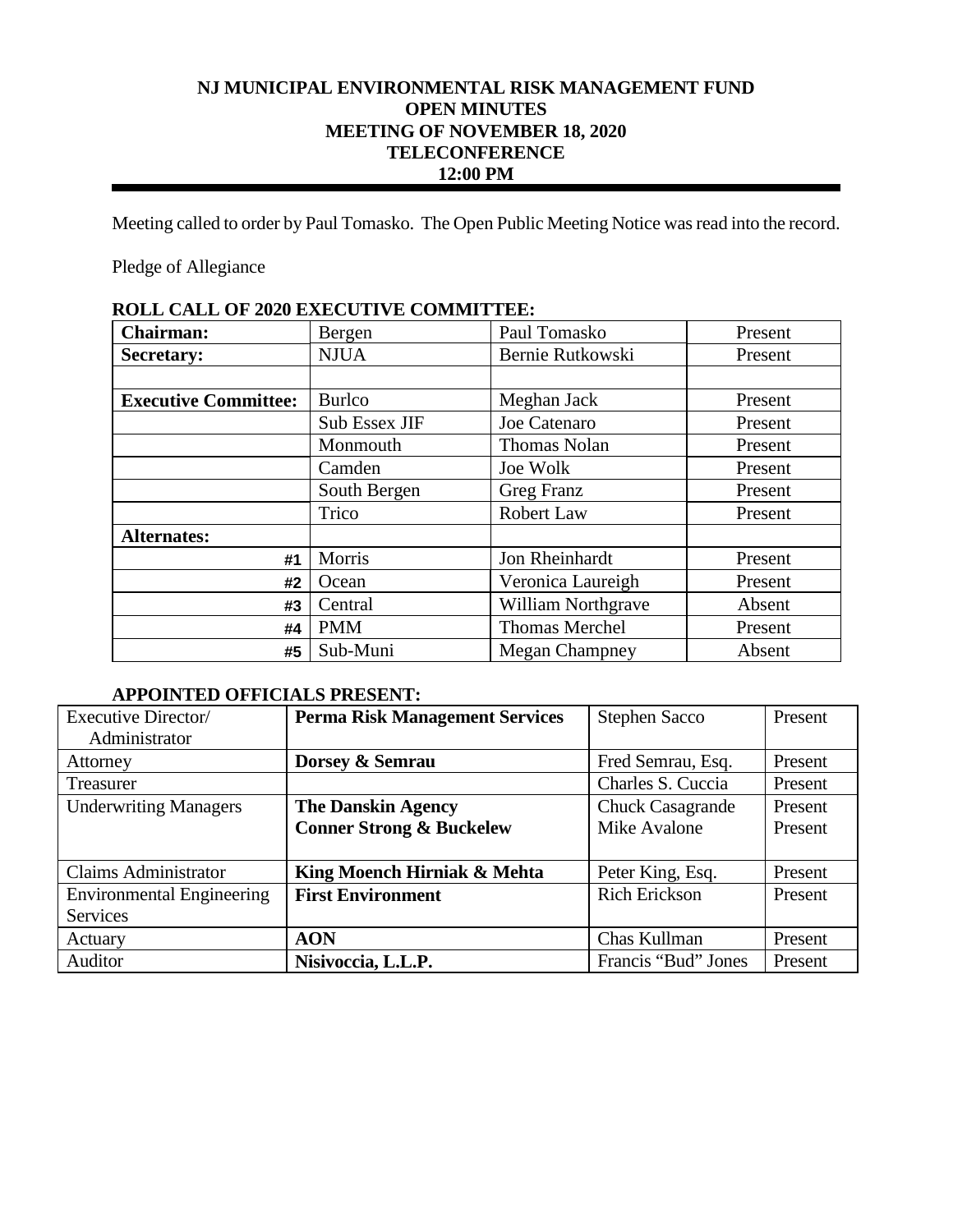## **OTHERS PRESENT:**

Dave Grubb, PERMA Joe Hrubash, PERMA Cate Kiernan, PERMA Brad Stokes, PERMA Jason Thorpe, PERMA Paul Miola, AJ Gallagher John Casagrande, RMC Frank Covelli, RMC Ezio Altamura, RMC Dave Vozza, RMC

# **APPROVAL OF MINUTES**: October 21, 2020

# **MOTION TO APPROVE OPEN MINUTES OF OCTOBER 21, 2020**

| <b>MOTION:</b> | <b>Commissioner Rheinhardt</b> |
|----------------|--------------------------------|
| <b>SECOND:</b> | Commissioner Merchel           |
| VOTE:          | <b>Unanimous</b>               |

#### **CORRESPONDENCE**

Mr. Sacco reported that there was an item for correspondence from the NJ SEM announcing the launch of their new website.

#### **TREASURER**

Mr. Cuccia presented his report, Resolutions No. 28-20 and 29-20 approving the November Bill List and Dividend Bill List as follows:

| <b>RESOLUTION 28-20 - NOVEMBER BILL LIST</b> |  |
|----------------------------------------------|--|
|                                              |  |
| $\mathbf{I}$                                 |  |

| <b>FUND YEAR AMOUNT</b> |              |
|-------------------------|--------------|
| 2020                    | \$110,136.79 |
| Total                   | \$110,136.79 |

# **RESOLUTION 29-20 – DIVIDEND BILL LIST**

| <b>FUND YEAR AMOUNT</b> |                |
|-------------------------|----------------|
| Closed                  | \$2,500,000.00 |
| Total                   | \$2,500,000.00 |

# **MOTION TO APPROVE PAYMENT OF BILLS - RESOLUTION NOS. 28-20 AND 29-20**

| <b>MOTION:</b>         | <b>Commissioner Merchel</b> |
|------------------------|-----------------------------|
| <b>SECOND:</b>         | Chairman Tomasko            |
| <b>ROLL CALL VOTE:</b> | <b>Unanimous</b>            |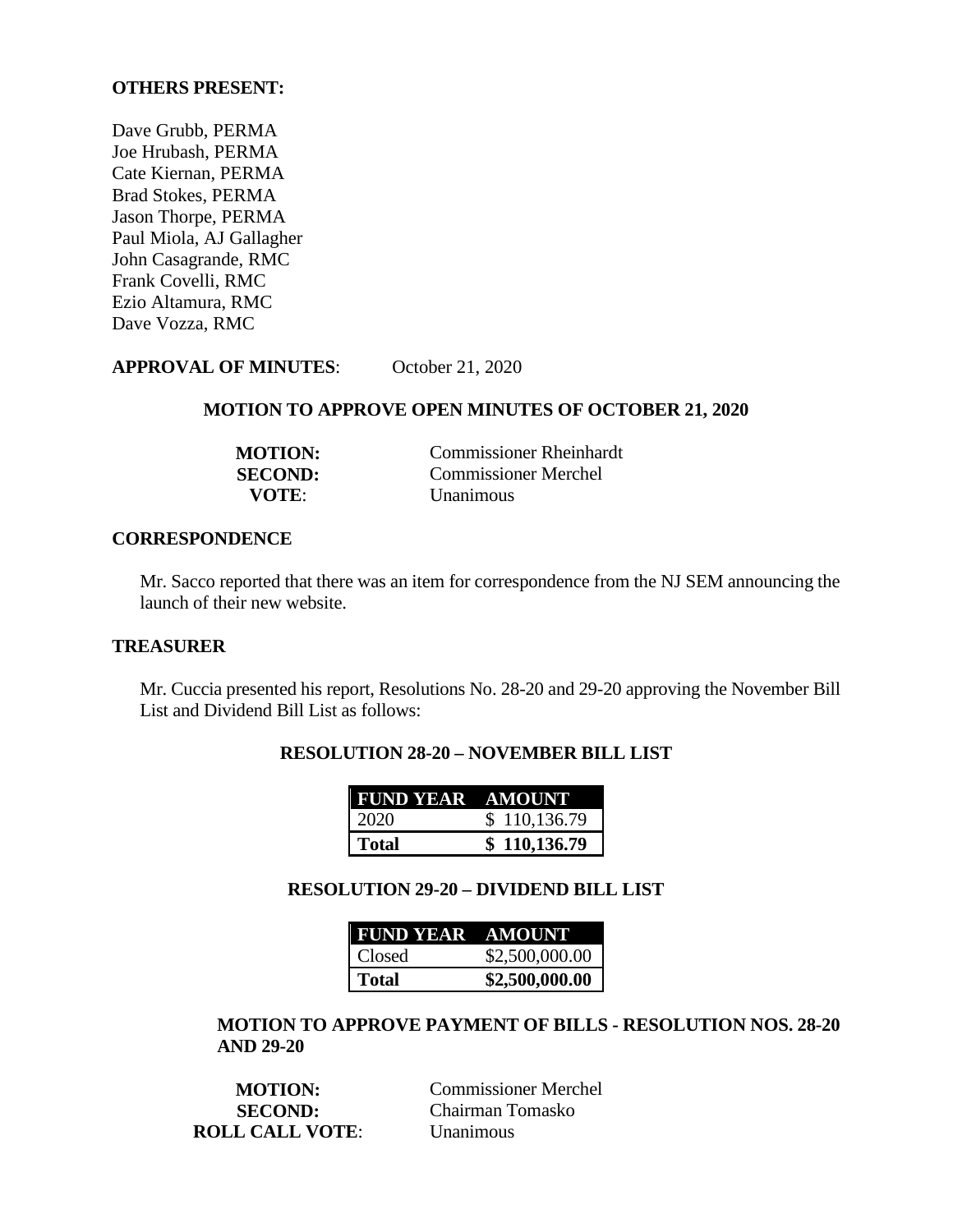**2020 COMMISSIONER COMPENSATION –** Mr. Cuccia requested that the Executive Committee requested that the meeting attendance voucher enclosed within the agenda be completed and submitted to the Fund Office. He advised that an additional bills list would be run in December to ensure that the commissioners receive their checks by the end of the Fund year.

**JCMI PROGRAM UPDATE** – Mr. Cuccia reported that the JCMI Program is doing well despite the Fed reducing interest rates.

# **EXECUTIVE DIRECTOR/ADMINISTRATOR:**

**COVERAGE COMMITTEE MEETING –** Mr. Sacco reported that an E-JIF Coverage Committee was held prior to the JIF meeting to discuss revising some of the stormwater training videos produced by the E-JIF. He noted that the Coverage Committee is recommending that the E-JIF move forward with remaking the stormwater training videos in the same manner that was done previously by the E-JIF. Mr. Sacco advised that there is an approximate budget of \$60,000 for the remake of the videos, but noted that the budget amount may need to be adjusted. He further advised that a final budget amount and an RFP authorization request will be presented in January for approval.

**APPOINTMENT OF EXCESS CARRIER –** Mr. Sacco referred to Resolution # 30-20 appointing Ascot Specialty Insurance Company as the EJIF excess carrier for Fund Year 2021 enclosed within the agenda packet. Mr. Semrau added that the Fund Professionals worked closely with the Fund QPA on this appointment and all the necessary steps were taken.

## **MOTION TO ADOPT RESOLUTION # 30-20 APPOINTING ASCOT SPECIALTY INSURANCE COMPANY AS THE E-JIF EXCESS CARRIER FOR FUND YEAR 2021.**

| <b>MOTION:</b>         | <b>Commissioner Merchel</b> |
|------------------------|-----------------------------|
| <b>SECOND:</b>         | Chairman Tomasko            |
| <b>ROLL CALL VOTE:</b> | Unanimous                   |

**2021 FUND REORGANIZATION SCHEDULE –** Mr. Sacco advised that it would be appropriate for the Fund to schedule the Reorganization meeting for 2021.

> **MOTION TO SCHEDULE THE 2021 REORGANIZATION MEETING FOR THE E-JIF ON WEDNESDAY, JANUARY 6, 2021 AT 10:50 AM VIA ZOOM TELECONFERENCE AND ADVERTISE SAME IN ACCORDANCE WITH THE OPEN PUBLIC MEETINGS ACT.**

| <b>MOTION:</b> | Chairman Tomasko  |
|----------------|-------------------|
| <b>SECOND:</b> | Commissioner Wolk |
| <b>VOTE:</b>   | <b>Unanimous</b>  |

**NOMINATING COMMITTEE –** Mr. Sacco reported that the Nominating Committee will meet prior to the January 6, 2021 reorganization meeting and their recommend slate will be presented at that time.

**FINANCIAL FAST TRACK** – Mr. Sacco referred to Financial Fast Track as of September 30, 2020 enclosed within the agenda booklet. He reported that the statutory surplus stands at \$21.6 million and noted that the Fund is in excellent financial shape.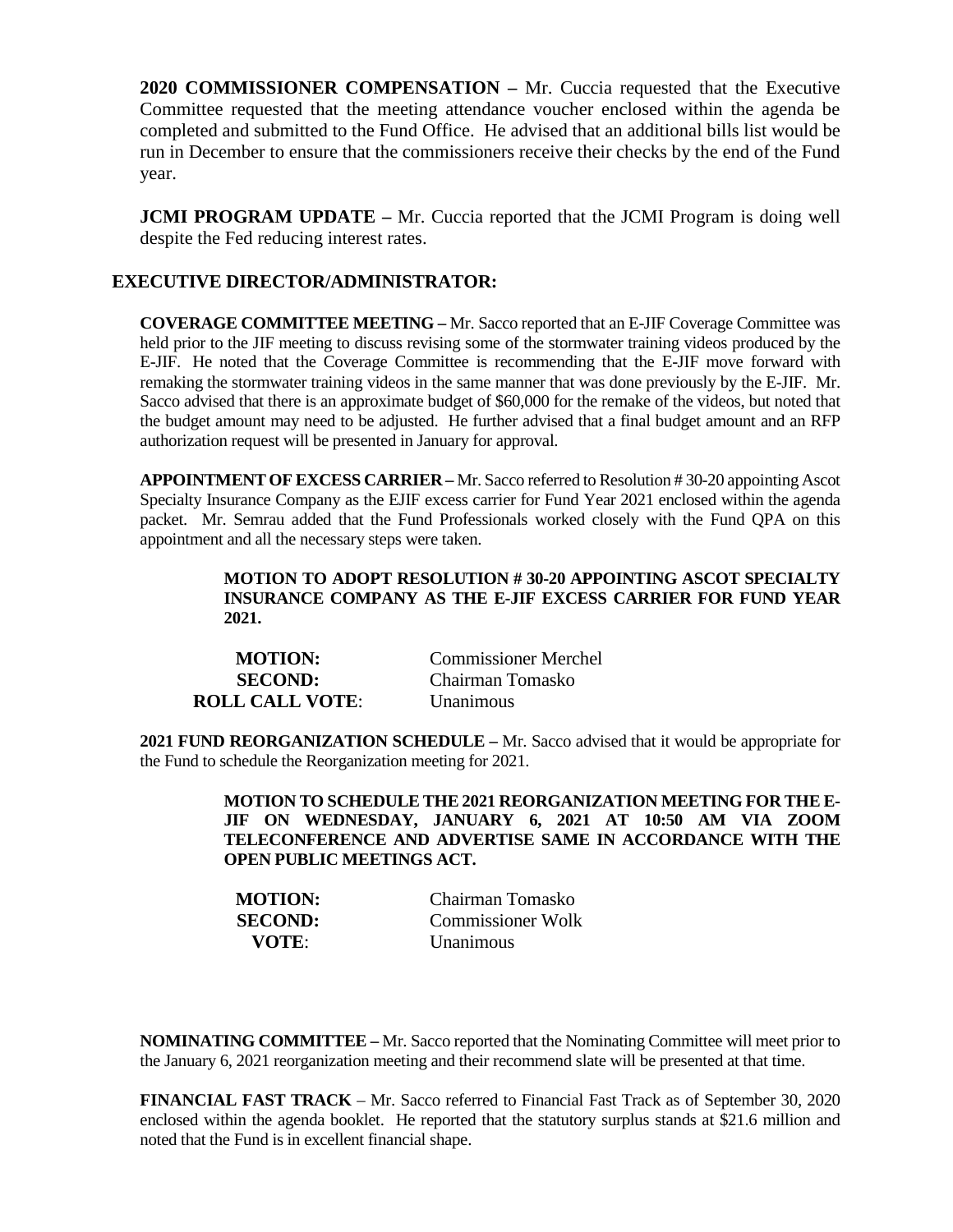# **ATTORNEY:**

Mr. Semrau reported that although the E-JIF has faced several challenges, the Fund had a good year in 2020. He complimented the Fund Professionals on their assistance with various inquiries presented to them.

## **UNDERWRITING MANAGERS:**

Mr. Casagrande reported that the E-JIF Excess carrier has offered additional services for the E-JIF and noted that the Fund Professionals will take advantage of the additional services with respect to claims and so forth. He added that the rate for the 2021-2022 policy term will remain "flat" or the same as the expiring.

Lastly, Mr. Casagrande reported that the E-JIF data and claims information is scheduled to be included in the Origami database in 2021. He added that the Underwriting Managers are working with Mr. Erickson to perfect that process.

# **ENVIRONMENTAL ENGINEER:**

Mr. Erickson reported that the six stormwater training videos produced by the E-JIF that Mr. Sacco referred to in his report are being used all over New Jersey to meet an annual training requirement. He advised that in the almost 15 years these videos have been in use, the stormwater permit requirements have changed, but the videos have not. Mr. Erickson noted that the E-JIF Professionals will prepare a script that will be sent to the NJDEP for review. He further noted that the Department will have editorial privileges over the content to ensure compliance with their intent, while getting their endorsement in return that these will be accepted by the Department as satisfying the current stormwater permit requirement. Mr. Erickson said he anticipates beginning video work in spring of 2021.

# **ACTUARY**

Mr. Kullman reported that the September  $30<sup>th</sup>$  IBNR analysis. He noted that there was very little claim activity during the  $3<sup>rd</sup>$  quarter, and as a result the estimated ultimate cost estimate was reduced by \$300,000. Mr. Kullman further noted that there was an additional \$1 million reduction to the ultimate cost estimate due to the excess recovery that Mr. Sacco reported on during the October meeting.

# **OLD BUSINESS:**

None.

#### **NEW BUSINESS:**

None.

### **MEETING OPENED TO PUBLIC FOR COMMENT:**

No public comments were made.

#### **PUBLIC COMMENT PORTION OF THE MEETING CLOSED**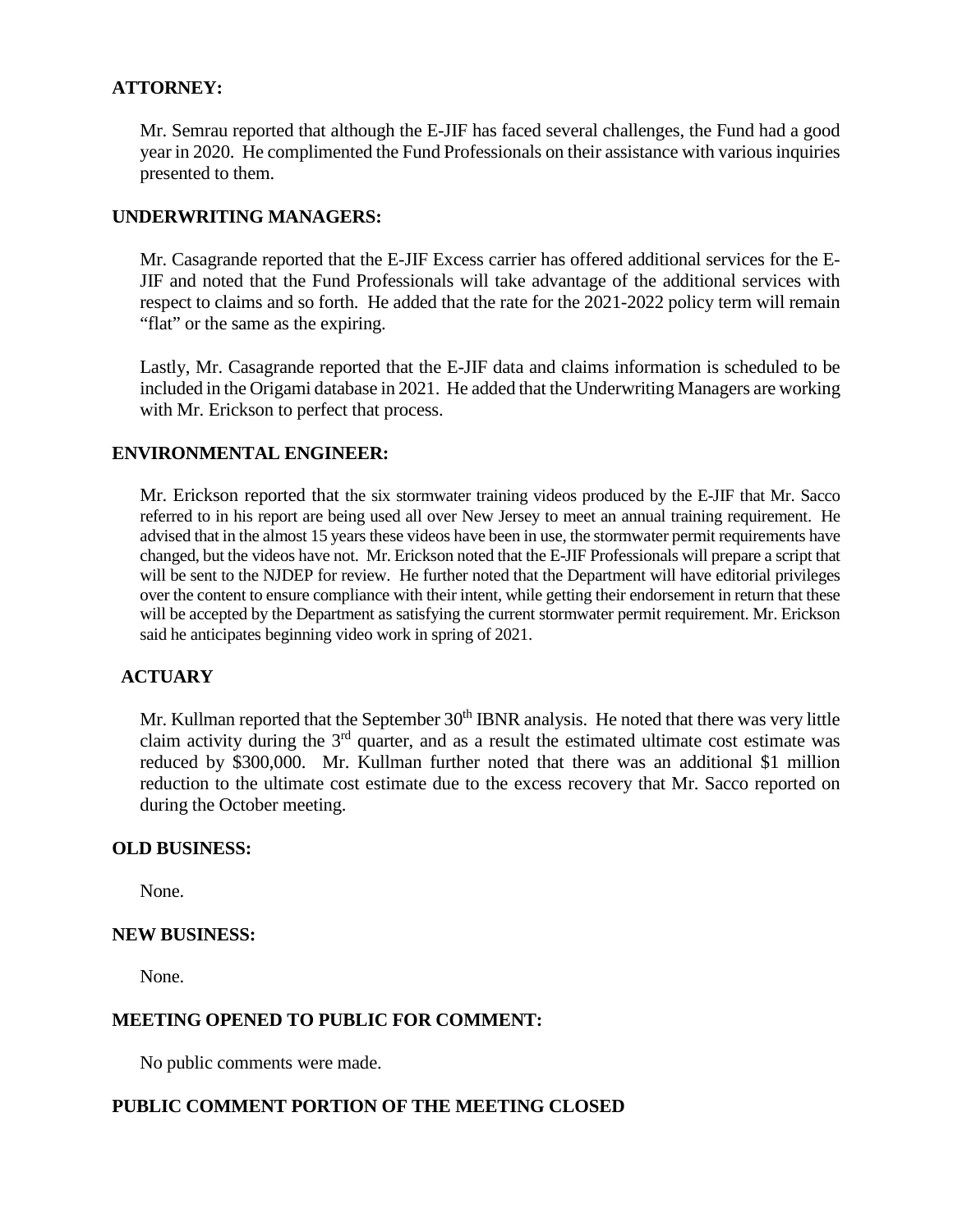## **CLAIMS COMMITTEE**

Mr. Sacco advised that the Claims Committee met on November  $17<sup>th</sup>$  to review two PARs. He noted that the PARs are being recommended for approval as presented. Mr. King reported that one of the PARs pertains to the Passaic River federal case reported on during the October meeting. He advised that a direct claim was filed and the E-JIF was provided notice by the Passaic Valley Sewerage Commission that the third party group will likely file a third party complaint. Mr. King added that although a complaint has not been filed yet, he has opened a claim for the member municipalities involved. Mr. Sacco advised that a notice will be sent to the member municipalities involved to advise them of the complaint and to not assign counsel as the E-JIF will be handling.

# **MOTION TO APPROVE THE NOVEMBER PARs AS RECOMMENDED BY THE CLAIMS COMMITTEE:**

| <b>MOTION:</b>         | <b>Commissioner Catenaro</b> |
|------------------------|------------------------------|
| <b>SECOND:</b>         | Chairman Nolan               |
| <b>ROLL CALL VOTE:</b> | <b>Unanimous</b>             |

## **MOTION TO ADJOURN MEETING**

**MOTION:** Chairman Tomasko **SECOND:** Commissioner Merchel **VOTE**: Unanimous

Meeting Adjourned: 12:18 PM

*Next Meeting*: **January 2021 Zoom Teleconference** 

*Respectfully submitted,*

Prepared by Jason D. Thorpe, Assistant Secretary

\_\_\_\_\_\_\_\_\_\_\_\_\_\_\_\_\_\_\_\_\_\_\_\_\_\_\_\_\_\_\_\_\_\_\_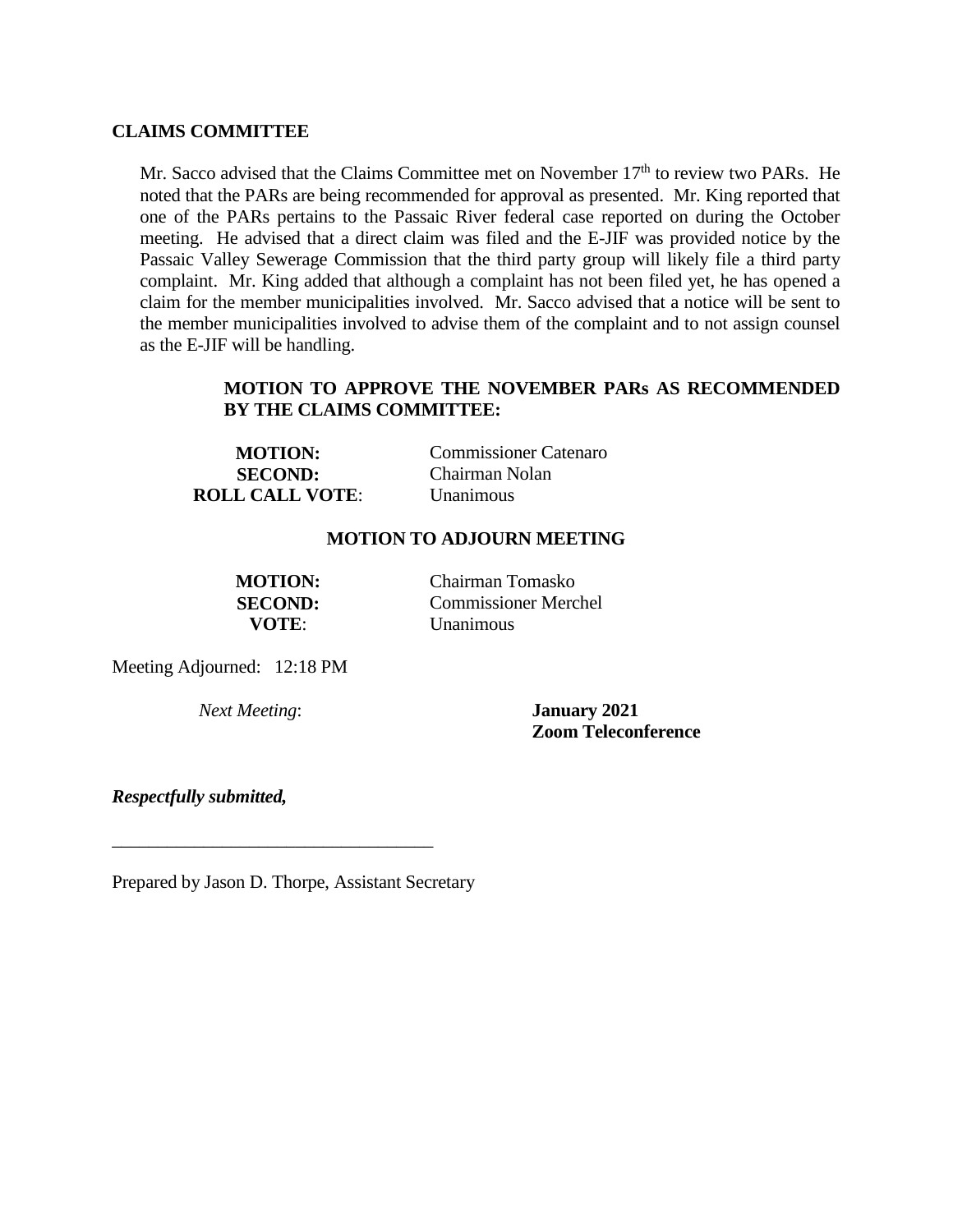# NEW JERSEY MUNICIPAL ENVIRONMENTAL RISK MANAGEMENT FUND **BILLS LIST**

#### Resolution No. 28-20

#### **NOVEMBER 2020**

WHEREAS, the Treasurer has certified that funding is available to pay the following bills:

BE IT RESOLVED that the New Jersey Municipal Environmental Risk Management Fund's Executive Board, hereby authorizes the Fund treasurer to issue warrants in payment of the following claims; and

FURTHER, that this authorization shall be made a permanent part of the records of the Fund.

|                                                        |                                                                  | <b>TOTAL PAYMENTS ALL FUND YEARS</b>            | \$110,136.79                     |
|--------------------------------------------------------|------------------------------------------------------------------|-------------------------------------------------|----------------------------------|
|                                                        |                                                                  | <b>Total Payments FY 2020</b>                   | 110,136.79                       |
| 001573<br>001573                                       | THE CANNING GROUP LLC                                            | QPA SERVICES 10/20                              | 416.67<br>416.67                 |
| 001572<br>001572                                       | FIRST ENVIRONMENT, INC.                                          | PROF. SERV. FOR PERIOD END 9.30.20              | 49,297.33<br>49,297.33           |
| 001571<br>001571                                       | <b>BARRINGTON BOROUGH</b>                                        | REIM FOR TEST & CONS REQ FOR AST 10/20          | 400.00<br>400.00                 |
| 001570<br>001570                                       | ALLSTATE INFORMATION MANAGEMNT                                   | ACCT#736 - ARC & STOR - 9.30.20                 | 32.48<br>32.48                   |
| 001569<br>001569                                       | <b>HOPATCONG BOROUGH</b>                                         | REIM FOR TEST & CONS REQ FOR AST 10/20          | 400.00<br>400.00                 |
| 001568<br>001568                                       | DANSKIN INSURANCE AGENCY INC                                     | UNDERWRITING FEE 11/20                          | 20,782.26<br>20,782.26           |
| 001567<br>001567                                       | PRINCETON PUBLIC AFFAIRS GROUP                                   | PROFESSIONAL SERVICES 10/20                     | 1,706.50<br>3,750.00<br>3,750.00 |
| 001566<br>001566                                       | <b>CHARLES CUCCIA</b>                                            | TREASURER FEE 11/20                             | 1,706.50                         |
| 001565<br>001565                                       | <b>DORSEY &amp; SEMRAU</b>                                       | <b>ATTORNEY FEE 11/20</b>                       | 7.106.08<br>7,106.08             |
| 001564<br>001564                                       | PERMA RISK MANAGEMENT SERVICES<br>PERMA RISK MANAGEMENT SERVICES | POSTAGE 10/20<br><b>EXEC DIRECTOR FEE 11/20</b> | 8.30<br>26,237.17<br>26,245.47   |
| <b>FUND YEAR 2020</b><br><b>Check Number</b><br>001564 | Vendor Name                                                      | Comment                                         | <b>Invoice Amount</b>            |

Chairperson

Attest:

Dated:

I hereby certify the availability of sufficient unencumbered funds in the proper accounts to fully pay the above claims.

Treasurer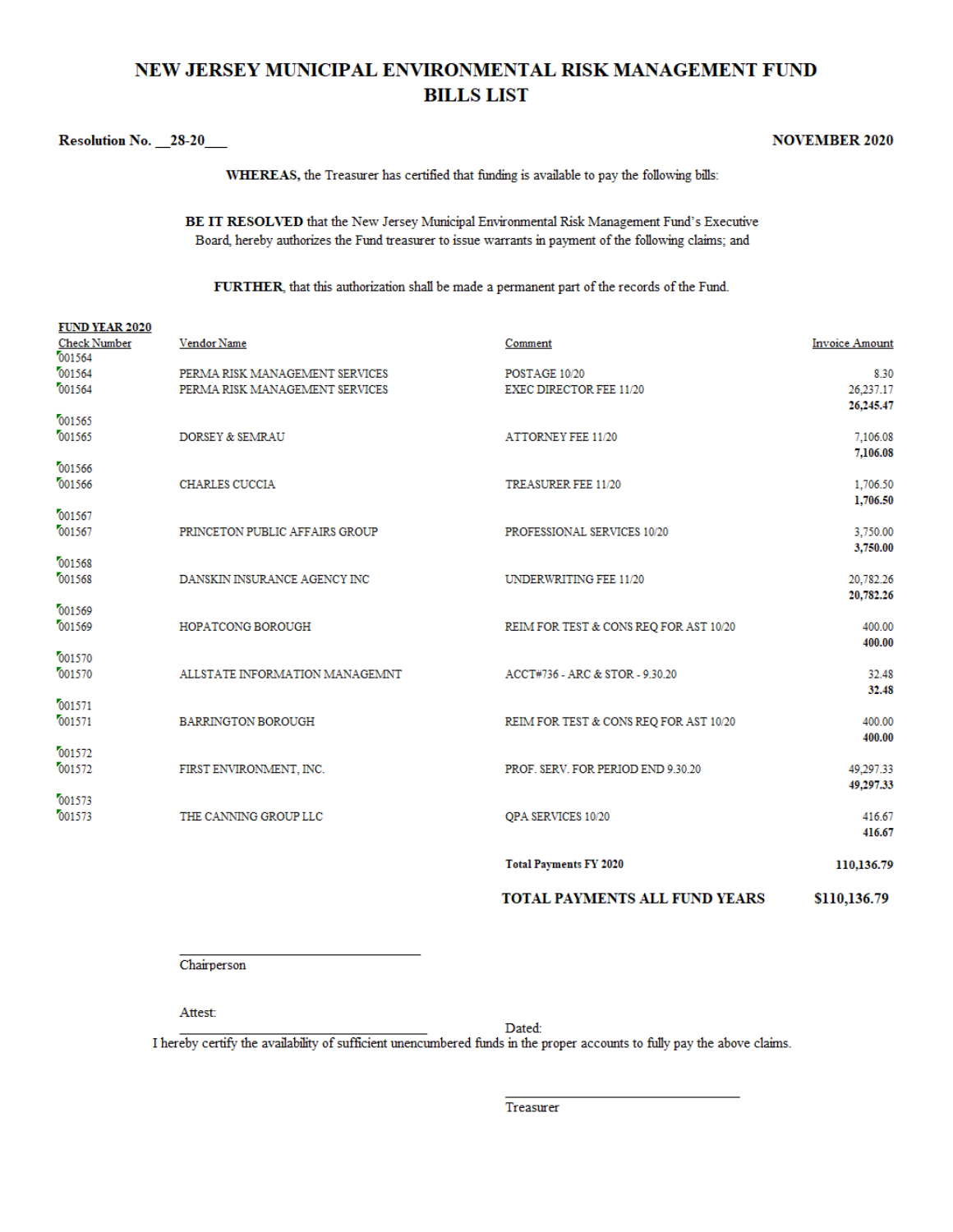# NEW JERSEY MUNICIPAL ENVIRONMENTAL RISK MANAGEMENT FUND **DIVIDEND BILLS LIST**

#### Resolution No. 29-20

#### **NOVEMBER 2020**

WHEREAS, the Treasurer has certified that funding is available to pay the following bills:

BE IT RESOLVED that the New Jersey Municipal Environmental Risk Management Fund's Executive Board, hereby authorizes the Fund treasurer to issue warrants in payment of the following claims; and

FURTHER, that this authorization shall be made a permanent part of the records of the Fund.

| <b>FUND YEAR CLOSED</b>       |                                |                                 |                          |
|-------------------------------|--------------------------------|---------------------------------|--------------------------|
| <b>Check Number</b><br>001551 | Vendor Name                    | Comment                         | <b>Invoice Amount</b>    |
| 001551                        | BERGEN COUNTY MUNICIPAL JOINT  | DIVIDENDS 11/20                 | 335,699.00               |
| 001552                        |                                |                                 | 335,699.00               |
| 001552                        | CAMDEN COUNTY MUNICIPAL JOINT  | DIVIDENDS 11/20                 | 231,607.00<br>231,607.00 |
| 001553                        |                                |                                 |                          |
| 001553                        | BURLINGTON COUNTY MUNICIPAL    | DIVIDENDS 11/20                 | 44,031.00<br>44,031.00   |
| 001554                        |                                |                                 |                          |
| 001554                        | MORRIS COUNTY MUNICIPAL JOINT  | DIVIDENDS 11/20                 | 318,966.00<br>318,966.00 |
| 001555                        |                                |                                 |                          |
| 001555                        | SOUTH BERGEN JOINT INSURANCE   | DIVIDENDS 11/20                 | 214,568.00<br>214,568.00 |
| 001556<br>001556              |                                |                                 |                          |
|                               | PROFESSIONAL MUNICIPAL         | DIVIDENDS 11/20                 | 96.366.00<br>96,366.00   |
| 001557<br>001557              | OCEAN COUNTY MUNICIPAL JOINT   | DIVIDENDS 11/20                 | 341,651.00               |
|                               |                                |                                 | 341,651.00               |
| 001558<br>001558              | SUBURBAN ESSEX JOINT INSURANCE | DIVIDENDS 11/20                 | 112,245.00               |
|                               |                                |                                 | 112,245.00               |
| 001559<br>001559              | MONMOUTH COUNTY MUNICIPAL      | DIVIDENDS 11/20                 | 206,598.00               |
|                               |                                |                                 | 206,598.00               |
| 001560<br>001560              | SUBURBAN MUNICIPAL JOINT       | DIVIDENDS 11/20                 | 103,664.00               |
| 001561                        |                                |                                 | 103,664.00               |
| 001561                        | CENTRAL JERSEY JOINT INSURANCE | DIVIDENDS 11/20                 | 256,333.00               |
| 001562                        |                                |                                 | 256,333.00               |
| 001562                        | NEW JERSEY UTILITY AUTHORITIES | DIVIDENDS 11/20                 | 164,560.00               |
| 001563                        |                                |                                 | 164,560.00               |
| 001563                        | GLOUCESTER, SALEM, CUMBERLAND  | DIVIDENDS 11/20                 | 73,712.00                |
|                               |                                |                                 | 73,712.00                |
|                               |                                | <b>Total Payments FY CLOSED</b> | 2,500,000.00             |

TOTAL PAYMENTS ALL FUND YEARS \$2,500,000.00

Chairperson

Attest:

Dated:

I hereby certify the availability of sufficient unencumbered funds in the proper accounts to fully pay the above claims.

Treasurer